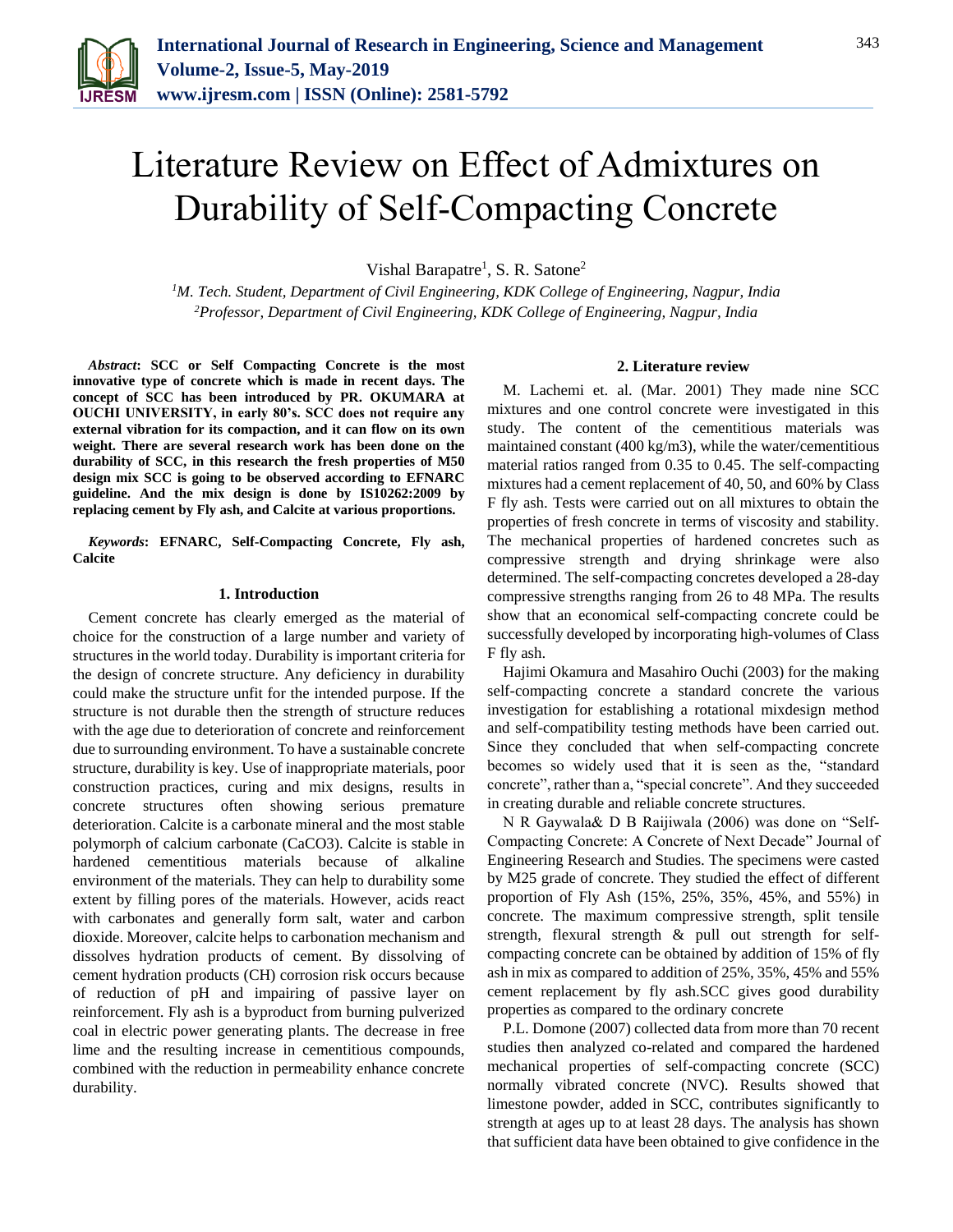

general behavior of SCC.

Burak Felekoglu (2007) have worked on the use of a quarry dust limestone powder in self-compacting paste and investigated its concrete applications. He divided his work in two parts- 1. The physical and mechanical properties of cement pastes incorporating quarry waste limestone powder (QLP) and a powder produced by direct grinding of limestone (PLP) were compared. 2. Performance of quarry waste limestone powder in SCC applications were tested and discussed. It was found that normal strength SCC (∼30MPa) mixtures that contain approximately 300–310 kg of cement per cubic meter can be successfully prepared by employing high amounts of QLP. Higher strength classes of SCCs (∼45–50MPa) can be achieved but the cement dosage should be increased (i.e. 470 kg/m3).

Selvamony Cet al (2009) was done on "Development of High Strength Self-Compacted Self-Curing Concrete with Mineral admixtures" International Journal on Design and Manufacturing Technologies. In this study, the effect of replacing the cement, coarse aggregate and fine aggregate by limestone powder (LP) with silica fume, quarry dust and clinkers respectively and their combinations of various proportions on the properties of SCC has been compared. Silica fume was observed to improve the mechanical properties of SCC, while lime stone powder along with quarry dust affected mechanical properties of SCC adversely. From the test result a maximum of 8% of lime stone powder with silica fume, 30% of quarry dust and 14 % of clinkers was able to be used as a mineral admixture without affecting the self compact ability.

Salim Barbhuiya (2011) studied the use of an alternative material i.e. dolomite powder, instead of limestone powder, for the production of SCC. For this he prepared five concrete mixes with different proportions of fly ash and dolomite powder (Mix 1 100% FA, Mix 2 75%FA + 25%DP, Mix 3 50%FA + 50%DP, Mix 4 25%FA + 75%DP, Mix 5 100%DP), each having the same water cement ratio of 0.38 were tested in this study. He concluded that it is possible to manufacture self-compacting concrete using fly ash and dolomite powder with acceptable fresh and hardened properties.

Nitish chalhotra (2011) This research consist of i) Development of suitable mix for self-compacting concrete that would satisfy the requirement of the plastic state. ii) Casting of concrete sample and testing them for compressive strength, shrinkage, water absorption, sulphate resistance and sorptivity. He use M25 grade of concrete. The conclusion he got for 35% fly ash for replacement to the properties observe were good as compare to 15% & 25% fly ash replacement. Hence if increase the fly ash replacement it better workable concrete. An increase of about 24% strength at 28 days and 30% at 56 days was observe with the decrease of fly ash content for 35%fly ash to 15% fly ash.35%fly ash replacement shoes 2 time less shrinkage in 20 days than that of 0% fly ash. Increase the amount of fly ash result seen the systematic reduction in sorptivity. Concrete mix with high pest contain are bound to have higher absorption value than concrete with lower paste contain as observe 35% fly ash replacement shoes higher absorption i.e. 2.7% at the age of 28 days and 2.59% at the age of 56 days than 15% fly ash replacement.

Vanjare & Shriram H. Mahure (2012) were described "Experimental Investigation on Self-Compacting Concrete Using Glass Powder" International Journal of Engineering Research and Applications. The specimens were casted by M20, M25, and M30 grade of concrete. They studied the effect of different proportion of Glass Powder (5%, 10%, and 15%) in concrete. The flow value decreases by an average of 1.3%, 2.5% and 5.36% for glass powder replacements of 5%, 10% and 15% respectively. The average reduction in compressive strength for all grades was around 6%, 15% and 20% for glass powder contents of 5%, 10% and 15% respectively. The average reduction in flexural strengths for all grades was around 2%, 3.7% and 6.75% for glass powder contents of 5%, 10% and 15% respectively.

Dhiyaneshwaran, S. Ramanathan, P. Baskar, and Venkatasubramani (2013) studied the workability and durability characteristics of Self-Compacting Concrete (SCC) with Viscosity Modifying Admixture (VMA), and containing Class F fly ash. The mix design for SCC was arrived as per the Guidelines of European Federation of National Associations Representing for Concrete (EFNARC). In this investigation, SCC was made by usual ingredients such as cement; fine aggregate, coarse aggregate, water and mineral admixture fly ash at various replacement levels (10%, 20%, 30%, 40% and 50%). The super plasticizer used was Glenium B233 and the viscosity modifying agent used was Glenium Stream 2. The experiments are carried out by adopting a water-powder ratio of 0.45. Workability of the fresh concrete is determined by using tests such as: slump flow, T50, V-funnel, L-Box and U-box tests. The durability of concrete is tested by acid resistance, sulphate attack and saturated water absorption at the age of 28, 56 and 90 days.

Ramanathan P et al (2013) was done on "Study on Durability Characteristics of Self-Compacting Concrete with Fly Ash" Jordan Journal of Civil Engineering. They studied the effect of different proportion of Fly Ash (10%, 20%, 30%, 40% and 50%).The durability of concrete is tested by acid resistance, sulphate attack and saturated water absorption at the age of 28, 56 and 90 days. From the test result 30% replacement of fly ash, the fresh properties observed were good as compared to 10%, 20%, 40% and 50% fly ash replacement. Saturated water absorption percentage decreases with the increase in fly ash. For 30%replacement of fly ash, the lower water absorption level is a good. Compressive strength loss decrease with the increase in fly ash in concrete.

Ahmed Fathi et al (2013) was done on "Study The Effectiveness of the Different Pozzolanic Material on Self-Compacting Concrete" ARPN Journal of Engineering and Applied Sciences. This paper presents the study on the effect of fly ash (FA), silica fume (SF) and microwave incinerated Fly Ash (MIRHA) as cement replacement material (CRM) on the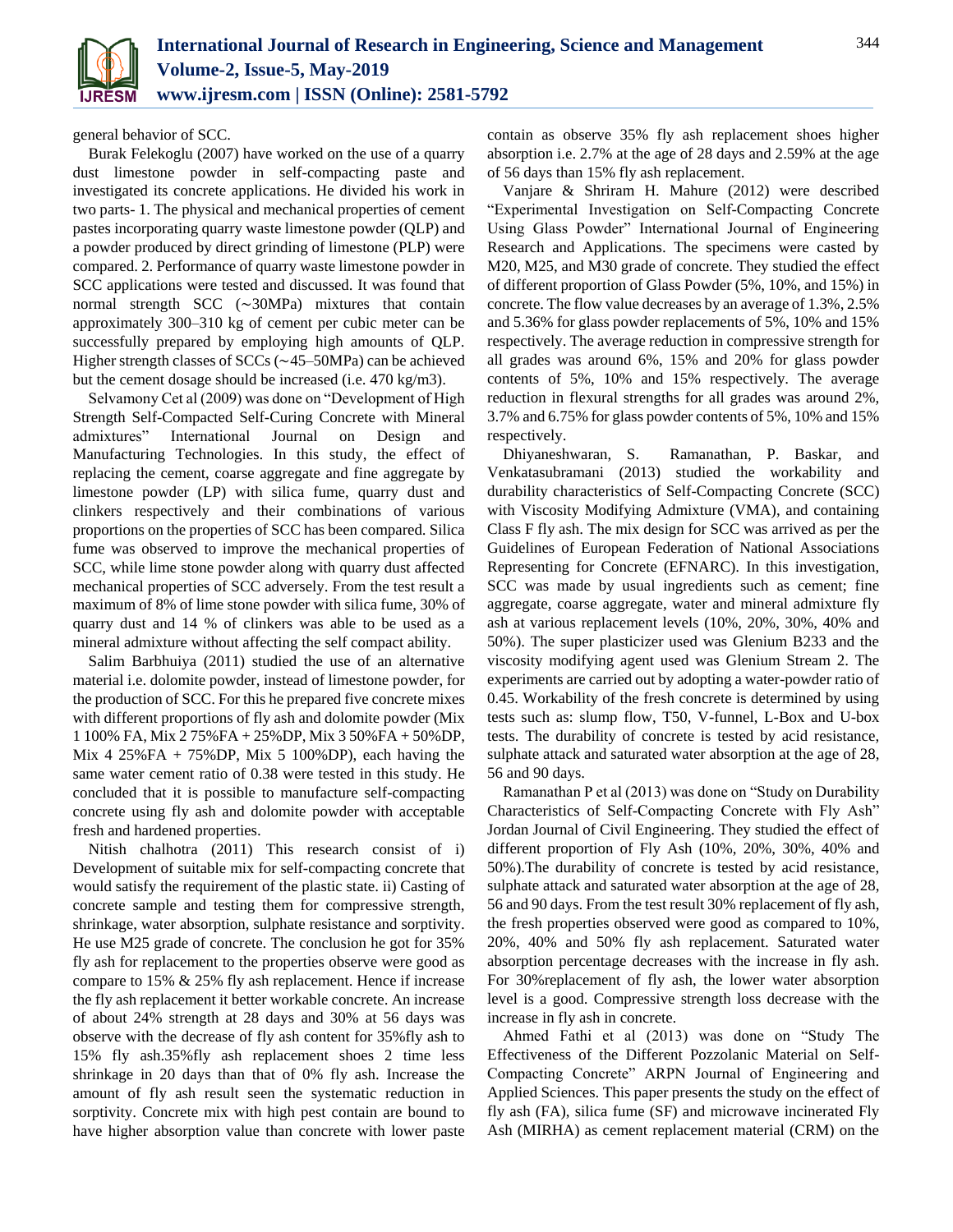

mechanical and fresh properties of self-compacting Concrete (SCC). The result showed that the MIRHA needed more water as compared to SF to achieve the similar fresh properties, similarly concrete with 5% SF showed about 9.70% higher compressive strength after 90 days, 5.10 MPa high tensile strength and 10.12 MPa flexural strength when compared with other mixes. 5% SF and 30% FA mixes showed highest compressive strength as compared to the control mix. Whereas all CRM mixes resulted in high flexural strength, which was due to the negligible bleeding and high cohesiveness. Silica fume requires less water demand as compared to MIRHA for achieving the similar fresh properties.

K. Sathish Kumar and S. Dilli Babu (2015) Self-Compacting Concrete is an innovative concrete that does not require vibration for placing and compaction. It is able to flow under its own weight, completely filling formwork and achieving full compaction, even in the presence of congested reinforcement. One of the disadvantages of self-compacting concrete is its cost, associated with the use of high volumes of Portland cement and use of chemical admixtures. One alternative to reduce the cost of self-compacting concrete is the use of mineral admixtures such as fly ash, ground granulated blast furnace slag and micro silica, which is finely, divided materials added to concrete during mixture procedure. When these mineral admixtures replace a part of the Portland cement, the cost of selfcompacting concrete will be reduced especially if the mineral admixtures are waste or industrial by-product. Moreover, the use of mineral admixtures in the production of self-compacting concrete not only provides economic benefits but also reduces heat of hydration. The incorporation of mineral admixtures also eliminates the need for viscosity-enhancing chemical admixtures. The lower water content of the concrete leads to higher durability, in addition to better mechanical integrity of the structure. This paper presents an experimental investigation on strength aspects like compressive, flexural and split tensile strength of self-compacting concrete containing different mineral admixtures and workability tests for different mineral admixtures are carried out. About 15% fly ash and 5% micro silica are used as a partial replacement for cement.

KS Johnsirani & A jagannathan (2015) This paper presents durability study on self-compacting concrete (SCC) with various partial replacements of fly ash, silica fume and combination of both fly ash and silica fume. The slump, Vfunnel and L-Box test are carried out on the fresh SCC and in harden concrete compressive strength and split tensile strength values are determined. Attempts have been made to investigate the suitability of various replacements and also to study the durability properties such acid resistance, sulphate attack, alkaline attack, sorptivity, chloride permeability of SCC.

## **3. Conclusion on literature review**

 Use of supplementary cementious materials that is, fly ash with an aim to achieve better workability with the saving in cementious material.

- Optimum dose of chemical admixture varies with the type of the chemical admixtures as well as type of cement and w/c ratio.
- As w/c ratio decreases, the optimum dose of admixture expressed as percentage of cement in concrete mix increases.
- Addition of super plasticizer along with 10% fly ash of cement content accelerates the compressive strength of Self- Compacting Concrete.
- Self-compacting concrete require considerable amount of powder content and fines for its cohesiveness and ability to flow without bleeding and segregation.
- By replacing the certain amount of mineral admixture with cement in self compacting concrete it increase strength, workability, durability.
- Use of fly ash with calcite in self compacting concrete reduces the carbon dioxide content.
- Self-compacting concrete is eco-friendly and cost effective with use of mineral admixture.

### **References**

- [1] Hajime Okamura & Masahiro Ouchi (2003). Self-Compacting Concrete, Journal of Advanced concrete technology, I (1):5-15. Taniguchi H, Taniguchi K., Uechi H. and Akizuki S., "Fabrication of Prestressed Concrete Composite Girders by Self Compacting Concrete using Fly Ash", Technical Report of Sumitomo Costruction Co., Vol. 120, 2002
- [2] Nitish Chalhotra "Properties of Self Compacting Concrete Containing Flay ash and Silica Fume" Registration No. 800922007, (2011).
- [3] 7. K. Satish Kumar and S. Dilli Babu "study of performance of selfcompacting concrete with Mineral Admixture", Indian Journal of Science and Technology, Volume 8(32), November 2015.
- [4] Shetty M. S., "Concrete Technology Theory & Practice," Seventh Revised Edition 2013 Published by S. CHAND & Company, Ram Nagar, New Delhi.
- [5] EFNARC, Specification and Guidelines for Self-Compacting Concrete, European Federation of Producers and Applicators of Specialist Products for Structures, 2002
- [6] M. Vijayalakshmi, A. S. S. Sekar, and G. Ganesh prabhu, "Strength and durability properties of concrete made with granite industry waste," Construction and Building Materials, vol. 46, pp. 1–7, 2013.
- [7] J Guru Jawahar, C Sashidhar, IV Ramana Reddy and J Annie Peter, A Simple Tool for Self Compacting Concrete Mix Design, International Journal of Advances in Engineering & Technology, 2012, 3(2), 550-558.
- [8] Mohamed A Heba, Effect of Fly Ash and Silica Fume on Compressive Strength of Self-Compacting Concrete under Different Curing Conditions, Ain shams Engineering Journal, 2011, 2(2), 79-86.
- [9] Huseyin Temiz, Fatih KAntarc (2014) "Investigation of durability of cement mortar and concrete with limestone powder, calcite powder and fly ash" Construction and building material, Vol. 68 (2014) 517-524
- [10] The European guidelines for self-compacting concrete, specification, production and use, EFNARC, May; 2005.
- [11] Krishna Murthy. N, Narasimha Rao A. V, Ramana Reddy I. Vand , Vijaya sekhar Reddy. M," Mix Design Procedure for Self Compacting Concrete", International Organization of Scientific Research Journal of Engineering, Volume 2, Issue 9 (September 2012), PP 33-41.
- [12] Okamura H., Maekawa K., Ozawa K. High-Performance Concrete, Gihodo Publishing, 1993.
- [13] Salim Barbhuiya (2011), "Effect of Fly Ash and Dolomite Powder on the Properties of Self- Compacting Concrete", Construction and Building Materials, Vol. 25 (2011), 3301–3305.
- [14] Ramanathan P (2013). Study on Durability Characteristics of Self-Compacting Concrete with Fly Ash, Jordan Journal of Civil Engineering, 7 (3).